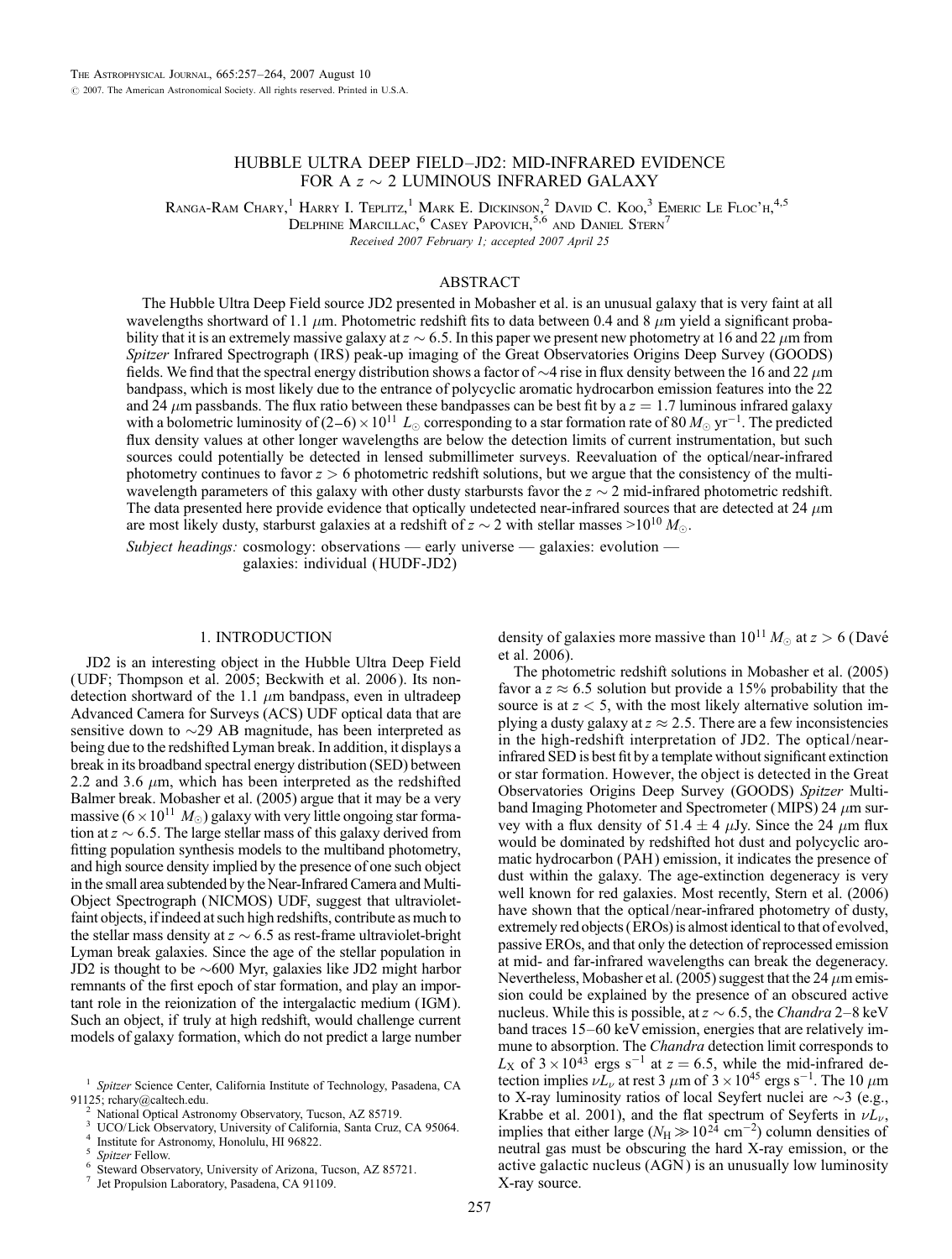

Fig. 1.—16, 22, and 24  $\mu$ m snapshots of the Hubble Ultra Deep Field source JD2 (circled) illustrating the quality of Spitzer mid-infrared data on this source. Images are  $\sim$ 40" on a side, with north up and east to the left. JD2 is at  $3^h32^m38.74^s$ ,  $-27^\circ48'39.9''$  (J2000.0).

In a recent paper, Dunlop et al. (2007) question the optical limits in the  $B$ ,  $V$ ,  $i$ , and  $z$  passbands adopted by Mobasher et al. (2005) and demonstrate that the  $\chi^2$  values in the redshift fits are skewed in the Mobasher et al. (2005) analysis by adopting optical flux limits that are too stringent. By refitting the source with revised optical limits, they conclude the source to be at  $z \sim 2.2$ rather than at  $z \sim 6.5$ . We also note that JD2 has been visited in work by Yan et al. (2004) and Chen & Marzke (2004) prior to the Mobasher et al. (2005) analysis, and had been classified as a  $z \sim 3$  ERO.

In this paper, we present new 16 and 22  $\mu$ m photometry of this source from Spitzer Infrared Spectrograph (IRS) peak-up imaging of the GOODS fields (Teplitz et al. 2006). We fit the photometry at these two wavelengths and the published 24  $\mu$ m data with a variety of dust SEDs and demonstrate that the midinfrared photometry is most consistent with a redshift of  $z \sim 1.7$ for JD2. We assess the accuracy of the optical/near-infrared photometry and refit the data with this redshift constraint to determine physical properties of the galaxy. We conclude that it is a luminous infrared galaxy (LIRG) with  $L_{\rm IR} \sim 10^{11.7}~L_{\odot}$  and not a  $z > 6$  galaxy with a dust-obscured AGN. Throughout this paper, we adopt a  $\Omega_M = 0.27$ ,  $\Omega_{\Lambda} = 0.73$ ,  $H_0 = 71$  km s<sup>-1</sup> Mpc<sup>-1</sup> cosmology.

### 2. IRS PEAK-UP IMAGING OF GOODS-S

The 16 and 22  $\mu$ m observations were carried out using the peak-up imaging capability of the Infrared Spectrograph ( IRS) instrument (Houck et al. 2004) on the Spitzer Space Telescope. The field of view of the peak-up imaging camera is  $54'' \times 80''$ . The central  $\sim$ 130 arcmin<sup>2</sup> of the GOODS-S field was observed with 60 s frame times. Most of the area within the GOODS fields had four dithers per position, while the UDF area had 32 dithers per position. Each frame was distortion corrected and background subtracted. The dithered frames were combined using ''drizzle'' (Fruchter & Hook 2002). Due to the limited number of dithers per position, point kernel drizzling, which would have minimized the correlated noise in the mosaics, was not possible. The final mosaics have a plate scale of  $0.9''$  pixel<sup>-1</sup>. The exposure time in the final mosaics is  $\sim$ 4 minutes pixel<sup>-1</sup> over most of the GOODS area, while the UDF area was observed with 32 minutes pixel<sup>-1</sup>. JD2, although in the UDF region, serendipitously lies in a part of the coverage map where the exposure time is 68 minutes, about twice that of the nominal UDF. As a result, the statistical uncertainty on its flux is lower than for the average UDF source of the same brightness.

The spatial resolution of Spitzer at 16 and 22  $\mu$ m is 4.1<sup>*n*</sup> and  $5.2$ " full width at half-maximum (FWHM), respectively. At this resolution, the majority of sources, including JD2, are point sources. This makes it possible to use prior positions from higher resolution data, such as the GOODS  $3.6-8 \mu m$  imaging (Dickinson et al. 2003; M. Dickinson et al. 2007, in preparation) and apply point-source fitting techniques to measure the flux density of the source. The technique has successfully been used for cataloging 24  $\mu$ m sources from the GOODS MIPS imaging survey. The results are consistent with aperture photometry, with appropriate aperture corrections, for isolated sources, and alleviate the contamination to the photometry from the wings of the point-spread function for sources that have nearby companions. Postage stamp image cutouts of JD2 are shown in Figure 1.

The 16 and 22  $\mu$ m flux densities of the source are 13.5  $\pm$  3.5 and 56  $\pm$  12  $\mu$ Jy, respectively. In comparison, the 24  $\mu$ m flux density of the source from the GOODS imaging of the field is  $51 \pm 4 \mu$ Jy. Hubble Ultra Deep Field source JD2 (HUDF-JD2) is separated by  $7<sup>′</sup>$  from a brighter mid-infrared source to the southeast, which is a  $z = 0.457$  spiral galaxy (D. Stern et al. 2007, in preparation). In order to estimate the systematic uncertainty associated with fitting the flux density of a faint source near a bright one, we performed a Monte Carlo simulation. We identified a relatively isolated source in the mosaic with about the same flux density as the spiral galaxy: this is the galaxy at  $3^{\text{h}}32^{\text{m}}43.49^{\text{s}}$ ,  $-27^{\circ}45'56.45''$  (J2000.0), which has a flux density of 121  $\pm$  10  $\mu$ Jy at 16  $\mu$ m. We added an artificial source at a distance between  $7<sup>′</sup>$  and  $8<sup>′′</sup>$  from this source and extracted the flux density using the positional priors. The process was repeated 100 times each for a range of flux densities straddling the measured flux density of the source. The extracted flux was compared with the input flux density to assess the systematic uncertainty and/or flux bias in the measurement. For a source with a brightness comparable to JD2, the Monte Carlo analysis yielded 1  $\sigma$  uncertainties of 14, 12, and 10  $\mu$ Jy at 16, 22, and 24  $\mu$ m, respectively. This systematic uncertainty is primarily due to the extended wings of the brighter source and is a factor of  $\sim$ 2–3 larger than the statistical uncertainty. We therefore adopt values of  $14 \pm$ 14  $\mu$ Jy at 16  $\mu$ m, 56  $\pm$  12  $\mu$ Jy at 22  $\mu$ m, and 51  $\pm$  10  $\mu$ Jy at 24  $\mu$ m for JD2.

The sharp increase in flux density between 16 and 22  $\mu$ m can either be due to the entrance of PAHs into the 22 and 24  $\mu$ m bandpasses or the 9.7  $\mu$ m silicate absorption feature entering the 16  $\mu$ m bandpass. A third possibility is the decreasing contribution from hot dust surrounding an AGN because the dust is close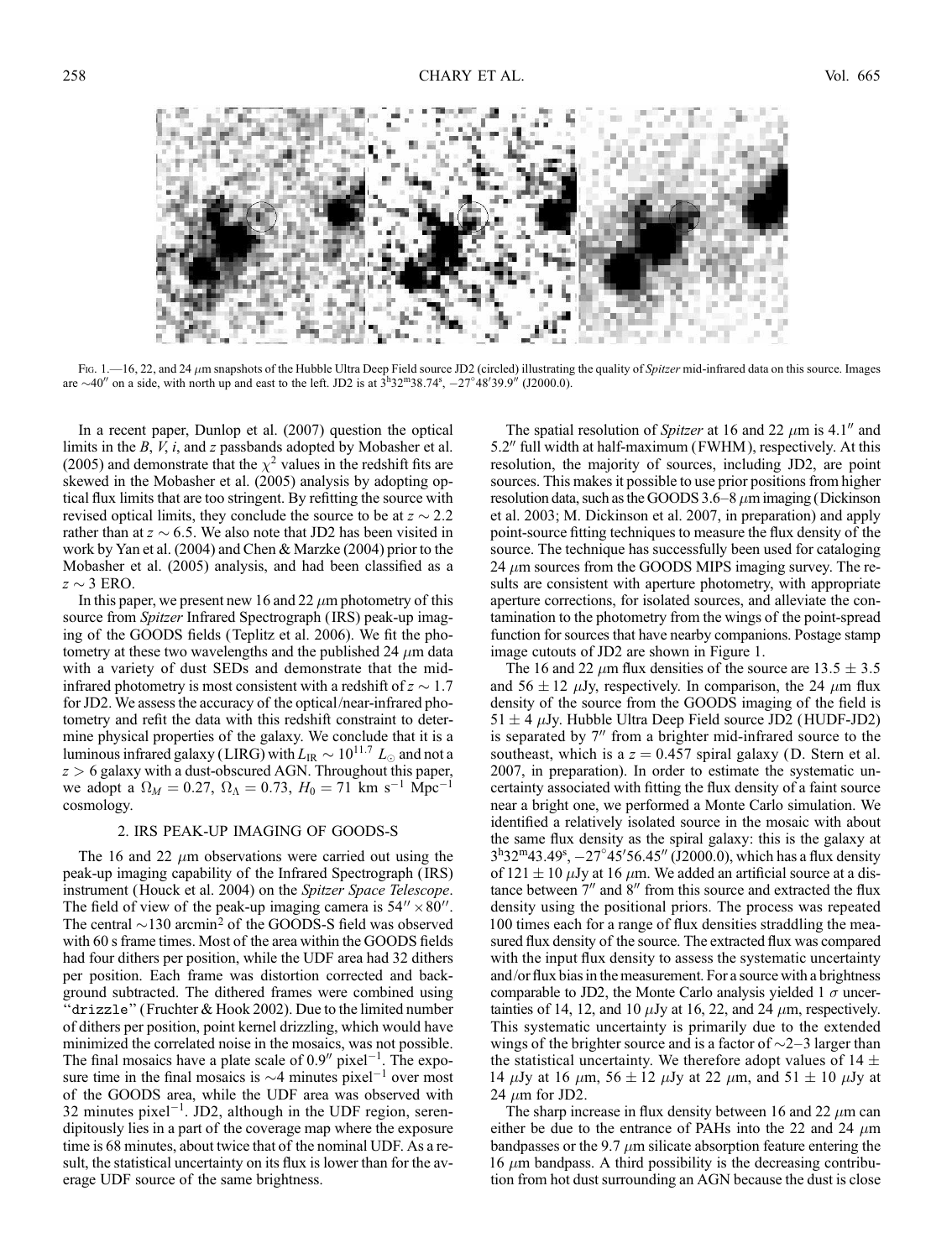

FIG. 2.—Response curves for the IRS 16 and 22  $\mu$ m bandpasses, and MIPS 24  $\mu$ m bandpass.

to its sublimation temperature. We evaluate each of these possibilities in the following sections.

We note that the IRS is calibrated with respect to a constant  $\nu F_{\nu}$  source spectrum. Color-correction terms to the observed flux are smaller than 1% for the 16 and 22  $\mu$ m data for the observed source spectrum and can be neglected. Furthermore, when we estimate fits to the observed photometry, we integrate template spectra over the filter bandpasses (Fig. 2).

### 3. DERIVED SOURCE PARAMETERS

The optical/near-infrared photometry of JD2 has been discussed in Mobasher et al. (2005) and Dunlop et al. (2007). SED fits to the photometry, which provide a photometric redshift solution, show a bimodal distribution of minimum  $\chi^2$  values at  $z \sim 2.5$  and  $z \sim 6.5$ . One set of  $\chi^2$  values are favored over the other depending on the choice of optical photometry. Mobasher et al.  $(2005)$ , with their stringent  $BViz$  limits, derive the probability of a  $z < 5$  source to be 15%. Dunlop et al. (2007) instead adopt marginal detections of the source in the Viz bandpasses, which we discuss in  $\S$  3.2. Any significant detection of the galaxy at optical wavelengths would rule out a photometric redshift solution that favors  $z > 6$ . Dunlop et al. (2007) find a minimum in the  $\chi^2$  distribution at  $z \sim 2.2$ .

The detection of HUDF-JD2 in the deep GOODS 24  $\mu$ m images did not break the degeneracy. Mobasher et al. (2005) suggest the hot dust emission is from an obscured AGN in the galaxy. Alternately, the 24  $\mu$ m emission could be dominated from PAH features that would be present if the object is an extremely red, dusty starburst galaxy at  $z \sim 2.5$  (Yan et al. 2004; Stern et al. 2006). Inclusion of the 16 and 22  $\mu$ m data allows us to measure a photometric redshift from the mid-infrared that could potentially break this degeneracy, independent of the optical/near-infrared SED fits. Although fitting optical to mid-infrared data simultaneously is more elegant, it is virtually impossible, since there is virtually no correlation between optical/near-infrared SEDs and mid-infrared SEDs of galaxies.

# 3.1. Mid-Infrared Photometric Redshifts

The mid-infrared SED of a star-forming galaxy is a complicated interplay of warm dust continuum, PAH emission, and silicate absorption features. The ratio of flux densities in the three abutting *Spitzer* passbands at 16, 22, and 24  $\mu$ m allow redshifts of objects to be constrained as these dust features move through these filters. PAHs are only 0.5–1  $\mu$ m wide, while the 9.7  $\mu$ m silicate feature is  $3-4 \mu m$  wide, depending on the continuum level adopted. As a result, adjacent passbands can show widely different flux density ratios as a function of redshift (Fig. 3).

At  $0.2 < z < 0.6$ , the 9.7  $\mu$ m silicate feature enters the 16  $\mu$ m bandpass, while the 22 and 24  $\mu$ m bandpasses are tracing the warm dust and 11 and 12  $\mu$ m PAH features. At these redshifts, sources show low 16  $\mu$ m/22  $\mu$ m flux density ratios. At 0.6 <  $z$  < 1.2, the 9.7  $\mu$ m features move out of the 16  $\mu$ m bandpass and into the 22  $\mu$ m bandpass, while the 6.2 and 7.7  $\mu$ m PAH features fall in the 16  $\mu$ m window, boosting the 16  $\mu$ m/22  $\mu$ m



Fig. 3.—Plot of 16  $\mu$ m/22  $\mu$ m and 22  $\mu$ m/24  $\mu$ m flux density ratios as a function of redshift for typical infrared-luminous galaxies at  $0 < z < 3$ . The sources shown are NGC 7714—a typical starburst (SB) with strong PAH, NGC 6240— a composite AGN + SB object with strong PAH, Arp 220— a starburst with strong silicate absorption and weak PAH, and Mrk 231—an AGN with weak silicate absorption. The range of flux ratios of HUDF-JD2 with statistical errors is shown by the horizontal dot-dashed lines. The flux ratios indicate that JD2 is a LIRG with strong PAH at  $z \sim 1.7$ , or a source with strong silicate absorption at  $z \sim 0.6$ .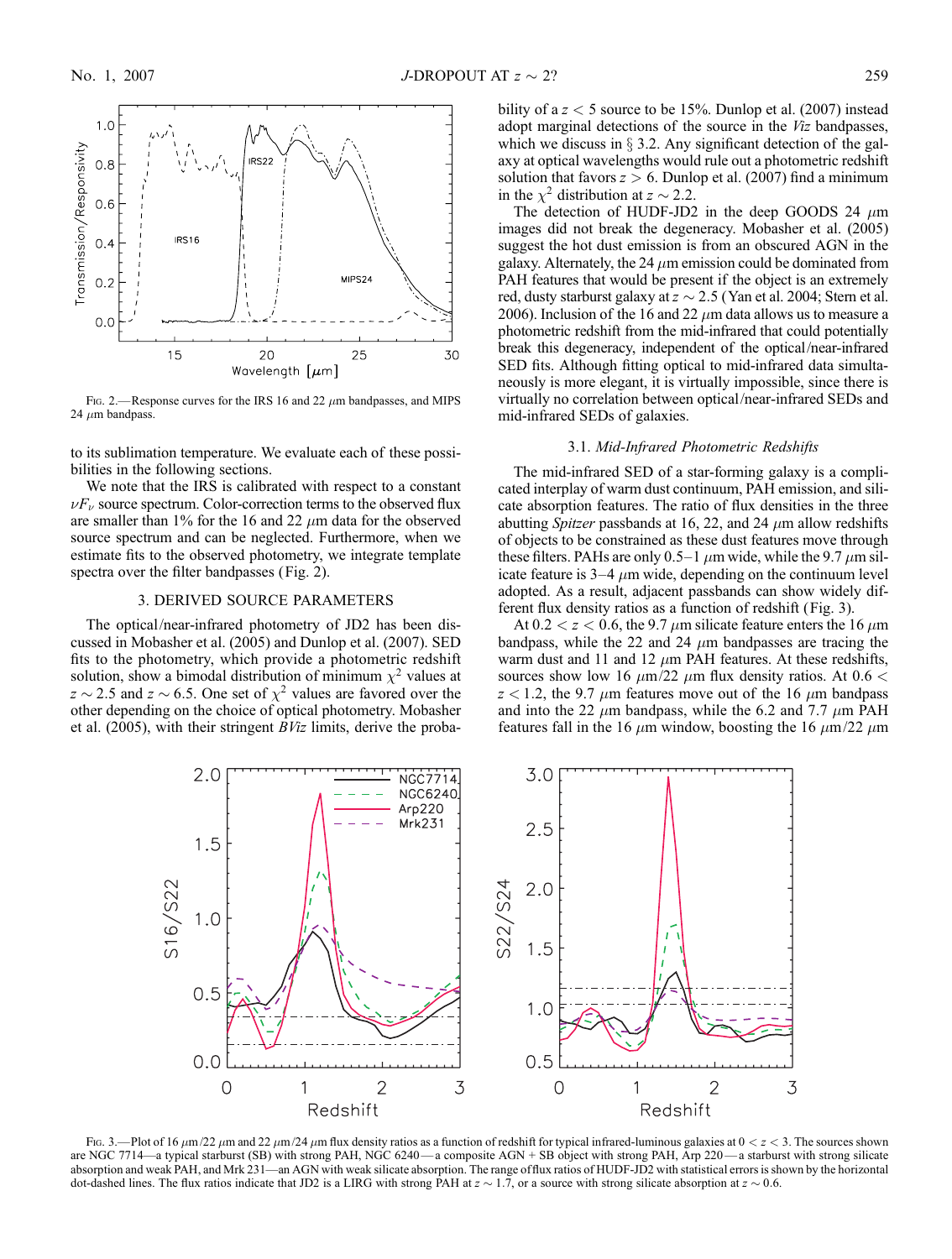

Fig. 4.—Left: SED fits to the mid-infrared photometry of HUDF-JD2 along with the distribution of  $\chi^2$  values with redshift (*right*). The SEDs are plotted at their bestfitting redshift, which is  $z = 1.7$  for the Dale & Helou (2002) starburst templates,  $z = 0.5$  for NGC 6240, and  $z = 0.5$  for Mrk 231. The preferred fit (i.e., lowest  $\chi^2$  value) indicates the source is a LIRG with strong PAH emission at  $z \sim 1.7$ . A low  $\chi^2$  is also obtained at  $z \sim 0.6$  from a source with either strong silicate absorption or the gap between the 8 and 11  $\mu$ m PAH complexes. However, the  $z \sim 1.7$  fit is more consistent with the fits to the optical/near-infrared photometry. The stars in the left panel are the Dale & Helou (2002) SED convolved with the filter curves.

ratio. At 1.2  $\lt z \lt 1.7$ , the 9.7  $\mu$ m feature moves into the 24  $\mu$ m band. Since the 22  $\mu$ m bandpass is  $\sim$ 2  $\mu$ m wider than the MIPS 24  $\mu$ m band, the 7.7  $\mu$ m feature enters the 22  $\mu$ m bandpass. The net effect is to boost the 22  $\mu$ m/24  $\mu$ m flux ratio while lowering the 16  $\mu$ m/22  $\mu$ m ratio. At  $z > 1.9$ , the PAH emission shifts out of the 16  $\mu$ m band, decreasing the 16  $\mu$ m/22  $\mu$ m ratio, while the 22  $\mu$ m/24  $\mu$ m flux ratio varies as the 6.2 and 7.7  $\mu$ m PAH features move within the passbands. This variation in flux ratios is illustrated in Figure 3 for four different SED types derived from spectral observations of galaxies in the local universe (Armus et al. 2007; Brandl et al. 2004).

While it is true that variation of PAH line ratios or strength of silicate absorption can cause broadband fluxes to vary significantly, the combination of photometric redshifts from the optical/ near-infrared and mid-infrared photometric redshifts using these three bandpasses can help break redshift degeneracies.

The flux density ratios observed for HUDF-JD2 are a 16  $\mu$ m/ 22  $\mu$ m ratio of 0.25<sup>+0.19</sup> and a 22  $\mu$ m/24  $\mu$ m ratio of 1.1<sup>+0.37</sup> -0.13. This indicates that the galaxy must either be at  $z \sim 0.6$  if it has very strong silicate absorption, or at  $z \sim 1.7$  if it is a typical starburst galaxy with strong PAH emission.

In Figure 4 and Table 1, we illustrate the quality of fits to the photometry at 16, 22, and 24  $\mu$ m from different mid-infrared template SEDs. We consider starbursts, AGNs, and composite sources that span the range of strong PAH, weak PAH, and strong silicate absorption (Chary & Elbaz 2001; Forster-Schreiber et al. 2001; Le Floc'h et al. 2001; Dale & Helou 2002; Brandl et al. 2004; Armus et al. 2007). We also consider the nondetection of JD2 in deep 70  $\mu$ m observations of the GOODS fields that achieve 5  $\sigma$  flux density limits of  $\sim$ 2 mJy (Frayer et al. 2006). The best fit to the 16, 22, and 24  $\mu$ m photometry is from a starburst source with strong PAH emission at  $z = 1.7$ . The increase

TABLE 1 Results of Mid-Infrared Spectral Energy Distribution Fits

| Template Adopted | Best-Fit Redshift | $L_{\rm IR}$ <sup>a</sup><br>$(L_{\odot})$ | $\chi^2$ | Predicted Fluxes<br>$(70, 850 \mu m \text{ in mJy})$ | Type of Object <sup>b</sup> | <b>Notes</b>                         |
|------------------|-------------------|--------------------------------------------|----------|------------------------------------------------------|-----------------------------|--------------------------------------|
|                  | 1.7               | $4.7 \times 10^{11}$                       | 0.30     | 0.6, 0.5                                             | .                           |                                      |
|                  | 1.6               | $5.6 \times 10^{11}$                       | 0.37     | 0.9, 0.4                                             | .                           |                                      |
|                  | 1.6               | $2.5 \times 10^{11}$                       | 0.42     | 0.4.0.2                                              | <b>Starburst</b>            |                                      |
|                  | 1.7               | $1.6 \times 10^{11}$                       | 0.48     | 0.2, 0.09                                            | Starburst                   |                                      |
|                  | 0.5               | $1.5 \times 10^{10}$                       | 0.60     | 1.0.0.02                                             | Compton-thick $AGN + SB$    | Large $A_V$ , inconsistent UV/IR SFR |
|                  | 0.5               | $6.9 \times 10^{9}$                        | 0.76     | 0.4, 0.004                                           | Obscured AGN                | Exceeds NIR flux                     |
|                  | 1.8               | $2.1 \times 10^{12}$                       | 0.95     | 1.7, 1.5                                             | Starburst                   |                                      |
| NGC 1068-nucleus | 3.7               | $1.4 \times 10^{12}$                       | 1.02     | 0.3, 1.0                                             | Obscured AGN                | Worse $\chi^2$                       |
|                  | 6.5               | $7.4 \times 10^{12}$                       | 2.0      | 0.2, 2.4                                             | Obscured AGN                | Worse $\chi^2$                       |
| NGC 1068-nucleus | 6.5               | $1.3 \times 10^{13}$                       | 1.1      | 0.6, 7.1                                             | Obscured AGN                | Worse $\chi^2$                       |

<sup>a</sup> For the star-forming templates, the star formation rate is  $1.71 \times 10^{-10} L_{IR}$ .<br><sup>b</sup> For the AGN templates at  $z = 6.5$ , the stellar photospheric emission has been subtracted from the mid-infrared photometry. To identif redshift for the AGN templates the actual mid-infrared photometry was used.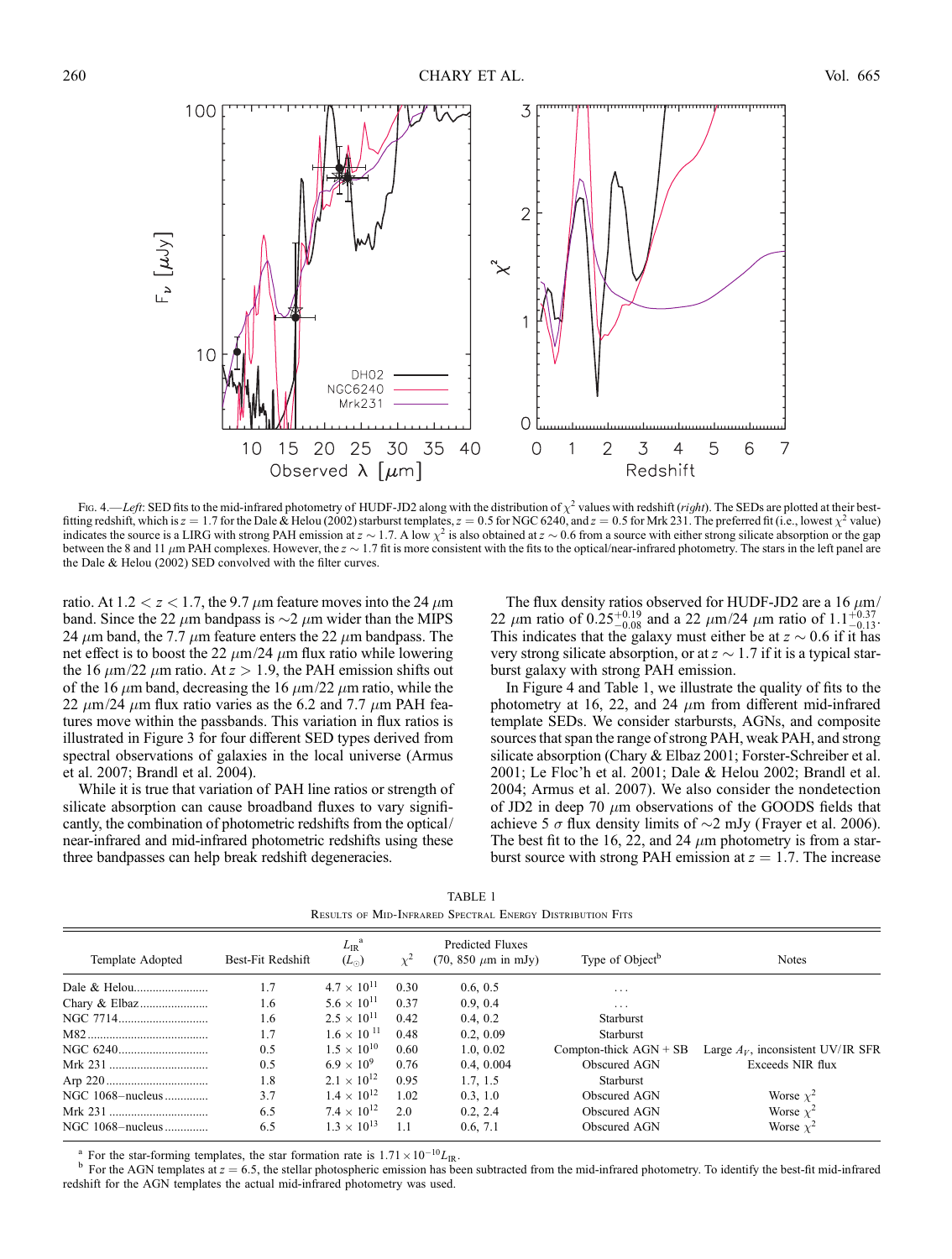

Fig. 5.—Left: Fits to the mid-infrared photometry of HUDF-JD2 at  $z = 6.5$  using the two AGN templates presented in Mobasher et al. (2005). The filled red and purple circles are the AGN templates of the corresponding color integrated through the relevant bandpasses. The right panel shows the distribution of  $\chi^2$  values. The filled black square shows the minimum  $\chi^2$  obtained at  $z = 1.7$  for the starburst SED discussed in Fig. 4 and in § 3.1. If the source were really at  $z = 6.5$ , there would be a stellar contribution to the mid-infrared photometry, as discussed in the text. Although this improves the formal  $\chi^2$  estimates, the  $z = 6.5$  fits still yield substantially worse  $\chi^2$  estimates than the best fit at  $z = 1.7$ , as shown in Table 1.

in the 22 and 24  $\mu$ m flux relative to 16  $\mu$ m is due to the entrance of the 7.7  $\mu$ m PAH complex into the 22 and 24  $\mu$ m bandpasses. The flux in the 16  $\mu$ m bandpass is lower, since the 6.2  $\mu$ m PAH feature is much weaker.

Extrapolating the templates that are fit to the mid-infrared photometry also yields an estimate of the far-infrared (FIR) luminosity for the galaxy. The  $L_{IR} = L (8-1000 \mu m)$  luminosity of the source is  $\sim 5 \times 10^{11} L_{\odot}$ , which corresponds to a star formation rate of 80  $M_{\odot}$  yr<sup>-1</sup>. We compare this with optical/ultraviolet estimates of star formation in  $\S$  3.3. Using the radio-FIR correlation in Yun et al. (2001) we predict the 1.4 GHz to be 12  $\mu$ Jy and the 8.4 GHz flux density to be 3.7  $\mu$ Jy, while the predicted fluxes at 70 and 850  $\mu$ m are shown in Table 1. The deepest 70 and 850  $\mu$ m surveys are currently sensitive to 1.5–2 mJy. The predicted intensities of JD2 are below these limits, implying that confirmation of the derived far-infrared luminosity will have to await deeper observations by Herschel and the Atacama Large Millimeter Array.

The  $\chi^2$  values are also reduced for an obscured AGN template at  $z = 0.6$ , which has the observed 16  $\mu$ m flux density suppressed relative to the flux density at 22 and 24  $\mu$ m due to the entrance of the 9.7  $\mu$ m silicate absorption feature. An obscured AGN template like Mrk 231 can also fit the 8  $\mu$ m flux density of the source, as shown in Figure 4, while the starburst template fits at  $z \sim 1.7$  require the optical/near-infrared flux to be dominated by starlight (Fig. 6). The nondetection of any spectral lines in the optical/near-infrared spectroscopic data presented by Mobasher et al. (2005) as well as the difficulty in accounting for the nondetection of the source at optical wavelengths  $(\S 3.3)$  makes the  $z \sim 0.6$  hypothesis unlikely. On the other hand,  $z \sim 1.7$  lies within the so-called redshift desert, where the [O  $\text{II}$ ]  $\lambda$ 3727 doublet, [O  $\text{III}$ ]  $\lambda$ 5007 line, and H $\alpha$  + [N  $\text{II}$ ] lines are all severely affected by atmospheric transmission and strong OH sky lines. Furthermore, as we discuss in  $\S$  3.3, at  $z = 1.7$ , the red SED of the source between 2.2  $\mu$ m and IRAC 3–8  $\mu$ m could be due to the broad 1.6  $\mu$ m bump in the stellar SED being in the Infrared Array Camera ( IRAC ) passbands.

We now consider the implications of the IRS detections to the high redshift advocated in Mobasher et al. (2005). If we adopt the hypothesis that JD2 is at  $z \sim 6.5$  and the 24  $\mu$ m emission is dominated by AGN light, we must first subtract the stellar contribution to the mid-infrared flux densities. We find that for the SED fit by Mobasher et al. (2005) the contribution of stellar photospheric emission to the flux densities at 16, 22, and 24  $\mu$ m are 10.7, 6.5, and 6.0  $\mu$ Jy, respectively. We then attempt to fit the starlight-subtracted mid-infrared photometry with the two



Fig. 6.—Optical to mid-infrared SED of HUDF-JD2. Filled black squares are the photometry presented in this paper. Filled red squares are the photometry in Mobasher et al. (2005). The optical/near-infrared photometry has been fit with the BC03 model, and the mid-infrared photometry has been fit with the Dale & Helou (2002) model. The source is most likely a LIRG with strong PAH emission at  $z\sim 1.7$ . The inferred star formation rate is  ${\sim}80\,M_\odot\, {\rm yr}^{-1}$  with  ${\sim}4$  mag of visual extinction.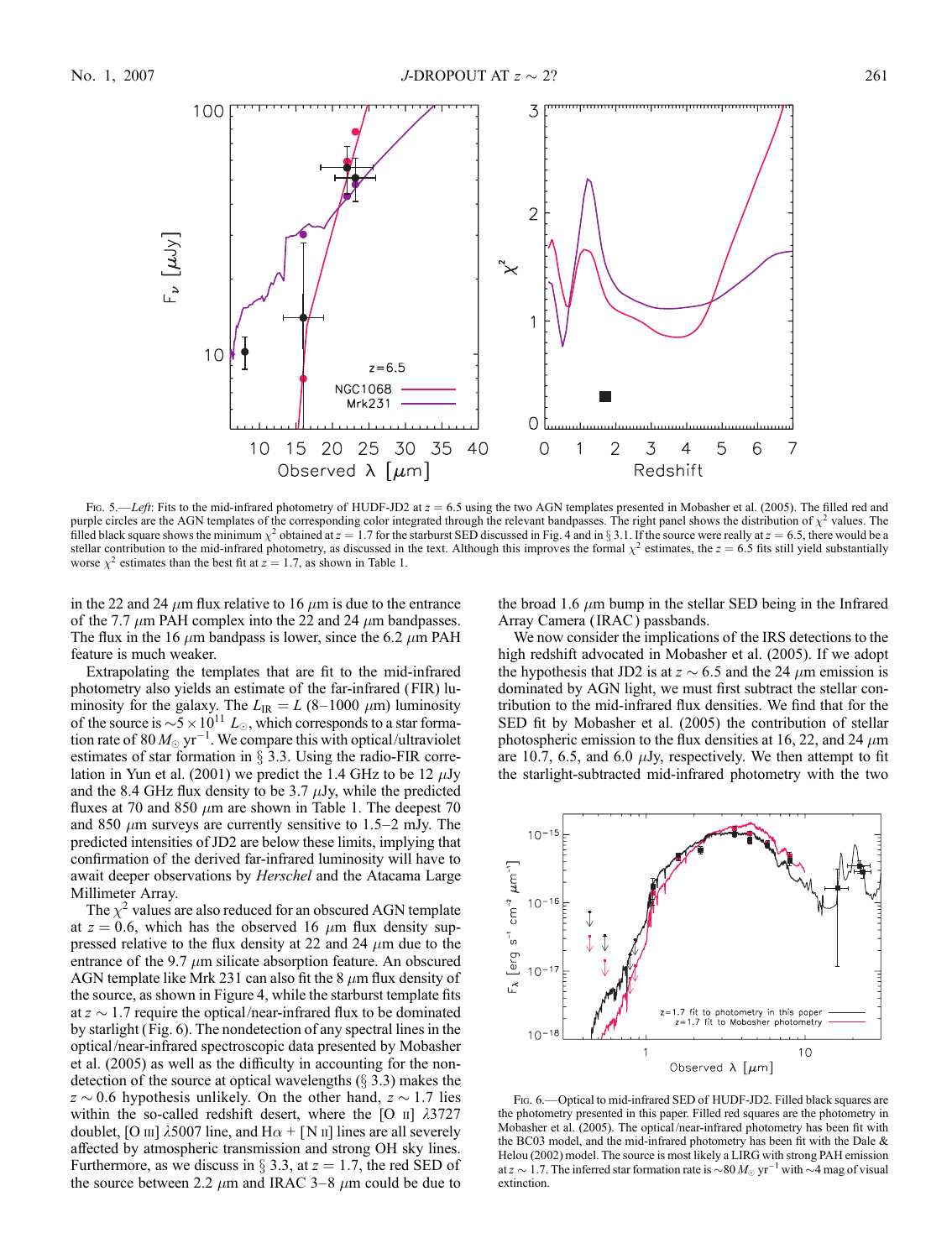mid-infrared AGN templates presented in Mobasher et al. (2005). The  $\chi^2$  values are significantly worse than the best fits at  $z \sim 1.7$ (Table 1 and Fig. 5). The Mrk 231 template, fairly typical of an obscured AGN, is bluer in its 16  $\mu$ m/22  $\mu$ m flux ratios at  $z = 6.5$ than the observations indicate. NGC 1068, which is a Comptonthick AGN with decreasing hot dust continuum at shorter wavelengths due to dust sublimation, would best fit the observed mid-infrared photometry at  $z = 3.7$ . The hot dust emission falls off too rapidly for it to account for the 22  $\mu$ m flux density with respect to the 24  $\mu$ m flux density if it were at  $z = 6.5$ . One could imagine that varying the AGN template could allow for the midinfrared photometry here to be fit, but given that the  $z = 1.7$  fit using typical mid-infrared templates agrees with the parameters derived from the optical/near-infrared fits, we find the  $z = 6.5$ interpretation for JD2 substantially weakened.

#### 3.2. The Optical/Near-Infrared Photometry

Given the derived redshift based on the mid-infrared photometry of the source, we critically investigate the optical/nearinfrared photometry to assess potential sources of error.

The ACS BViz photometric measurements are very important to the interpretation of JD2, since a significant optical detection would almost certainly rule out the  $z \approx 6.5$  hypothesis. We note that Mobasher et al. (2005) erroneously reported that their ACS photometry was measured in an  $0.9$ <sup>"</sup> diameter aperture, when in fact a smaller, 0.48" diameter aperture was used (M. Dickinson 2006, private communication). A larger aperture size would lead to more conservative photometric limits, and is probably to be recommended, given the size of the galaxy as measured from the  $NICMOS H$ -band images (measured half-light radius  $0.3$ ", uncorrected for PSF effects; see Mobasher et al.). However, a larger aperture risks including light from three faint, neighboring galaxies located about 1" away from JD2. We have masked out regions with diameter  $0.9$ <sup>"</sup> around those three galaxies<sup>8</sup> before measuring photometry for JD2 in a  $1.0$ <sup>"</sup> diameter circular aperture.

The ACS images were drizzled using a point kernel (see Beckwith et al. 2006), which should lead to noise that is uncorrelated between adjacent pixels. We verified that this is the case by measuring the autocorrelation function of the noise after masking galaxies. We measured the noise on various scales, including 50 pixel apertures, as used by Beckwith et al. (2006). Our most conservative (largest) noise measurements are 31%– 37% smaller than those reported by Beckwith et al. (2006; their Table 5).

Dunlop et al. (2007) report faint detections of positive flux in the ACS  $V$ ,  $i$ , and  $z$  bands, which, taken together, drive their photometric redshift estimate to favor a lower value,  $z \approx 2.15$ . We do not reproduce these measurements; using a  $1.0$ <sup>"</sup> diameter aperture and our noise measurements, and the correction of  $\sim$ 0.1 mag for the energy falling outside the aperture reported in Sirianni et al. (2005; their Table 3), we find the 2  $\sigma$  photometric limits given in Table 2. These are  $\sim 0.8$  mag brighter than the limits reported in Mobasher et al. (2005), mainly due to the larger aperture adopted here. It is possible that the positive flux detected in the Dunlop et al. measurements arises in part from the faint neighboring galaxies.

The NICMOS  $J_{110}$  photometry and  $H_{160}$  photometry in Mobasher et al. (2005) are very similar to those in the UDF catalog of Thompson et al. (2005). As a result, we have not remeasured these values. However, we note that the photometric values in

| TABLE 2                                          |  |  |
|--------------------------------------------------|--|--|
| Revised Optical/Near-Infrared Photometry for JD2 |  |  |

| Wavelength | Photometry <sup>a</sup><br>(AB mag) |
|------------|-------------------------------------|
|            | >29.7                               |
|            | >30.1                               |
|            | >30.0                               |
|            | >29.3                               |
|            | $26.8 + 0.3$                        |
|            | $24.82 + 0.07$                      |
|            | $23.95 + 0.132$                     |
|            | $22.29 + 0.15$                      |
|            | $22.05 + 0.15$                      |
|            | $21.67 + 0.15$                      |
|            | $21.54 \pm 0.15$                    |
|            | $21.04_{-0.76}^{+2.86}$             |
|            | $19.53 + 0.21$                      |
|            | $19.63 + 0.21$                      |
|            |                                     |

<sup>a</sup> Photometric limits, where provided, are  $2 \sigma$ . See text for details.

Mobasher et al. (2005) do not include the NICMOS count-ratedependent nonlinearity correction discussed in de Jong et al. (2006). The effect of this nonlinearity correction is to make the photometry brighter by 0.22 mag in the  $J_{110}$  band and 0.12 mag in the  $H_{160}$  band, as shown in Table 2.

We also remeasured the photometry of the source at IRAC wavelengths. We used SExtractor catalogs and measured the photometry in  $3<sup>′′</sup>$  diameter beams, similar to Mobasher et al. (2005). To derive aperture corrections and systematic uncertainties, we adopt a different approach. The primary systematic uncertainty in this measurement is the uncertain sky level due to the bright galaxy  $7''$  to the southeast. We input an artificial point source whose brightness is that of JD2 into the final mosaic. The centroid of the source with respect to the bright galaxy is kept similar to that of JD2, i.e., the artificial source has a centroid that is between  $7<sup>′</sup>$  and  $8<sup>′′</sup>$  from the galaxy. The SExtractor routine was run on this fake image and the photometry of the fake source measured. We find a systematic uncertainty whereby the extracted flux of the fake source in the catalog was brighter at 3.6 and 4.5  $\mu$ m but fainter at 5.8 and 8.0  $\mu$ m. The process was repeated 100 times to measure the average systematic and statistical error using the corresponding point-spread function at each of the four IRAC wavelengths. We revise the aperture-corrected magnitudes for JD2 to 22.24, 22.00, 21.63, and 21.51 AB magnitude at 3.6, 4.5, 5.8, and 8.0  $\mu$ m, respectively. There is, however, a correction to be applied to these magnitudes.

There are three faint galaxies within  $1<sup>0</sup>$  of JD2. Two of these are rather faint and blue, while the brightest of the three falls within the IRAC  $3''$  beam. These galaxies are detected at all wavelengths between the B and  $H_{160}$  band. To estimate the contribution of these sources to the photometry within the IRAC beam, we fit Bruzual & Charlot (2003, hereafter BC03) templates to the multiband photometry of these sources, leaving redshift as a free parameter. We use the best-fit SEDs to estimate the redshift and corresponding flux densities at the IRAC wavelengths. We find the brightest of these three sources, located at  $3^{\text{h}}32^{\text{m}}38.76^{\text{s}}$ ,  $-27^{\circ}48'28.91''$  (J2000.0), to be at redshift 3.4 with magnitudes of 25.95, 25.83, 25.82, and 25.80 at 3.6, 4.5, 5.8, and 8.0  $\mu$ m, respectively. The second source, located at  $3^{\text{h}}32^{\text{m}}38.81^{\text{s}}$ ,  $-27^{\circ}48'39.79''$ , is at  $z \sim 3.1$  with a contribution that is about 0.6 mag fainter at each of the four passbands. We subtracted the contribution of both these sources from the photometry of JD2.

<sup>8</sup> In another typographical error, Mobasher et al. (2005) reported masking regions  $0.5$ <sup> $\prime\prime$ </sup> in diameter around the neighboring galaxies. In fact, the masking diameter was  $0.9''$ , which we also adopt here.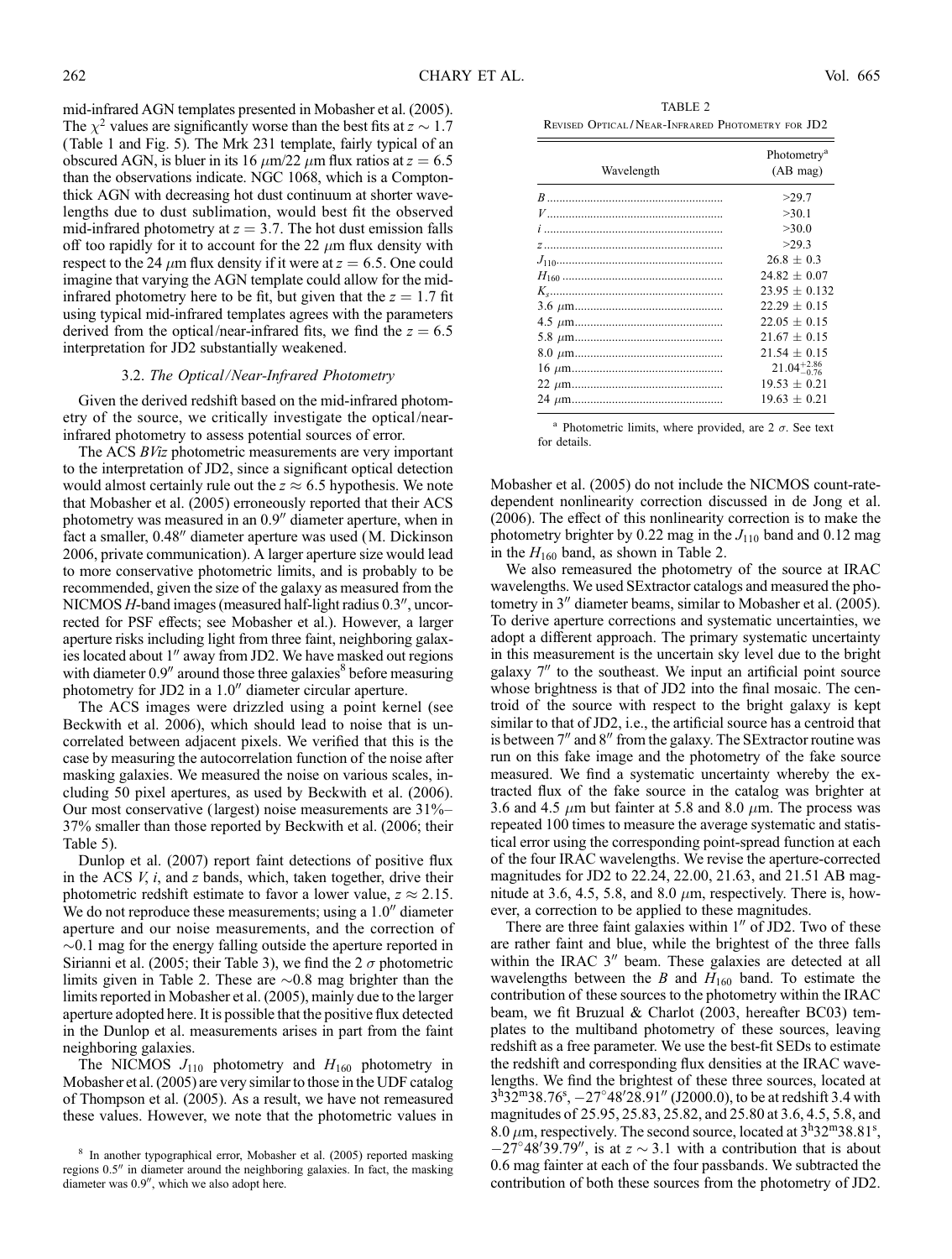TABLE 3  $z = 1.7$  SED Fits to Optical-Near-Infrared Photometry

| Mass<br>$(M_{\odot})$ | $A_V$<br>(mag) | Age<br>(Myr) | (Myr)    | UV SFR<br>$(M_{\odot} \text{ yr}^{-1})$ | Corrected SFR<br>$(M_{\odot} \text{ yr}^{-1})$ |        | <b>Notes</b>                                             |
|-----------------------|----------------|--------------|----------|-----------------------------------------|------------------------------------------------|--------|----------------------------------------------------------|
|                       | $3.6*$         | 570*         | $30*$    | $1.7 \times 10^{-4*}$                   | $0.74*$                                        | $2.4*$ | Photometry from Table 2; solar metallicity (BC03)*       |
|                       | 4.7            | 400          | $\theta$ | $8 \times 10^{-5}$                      |                                                | 3.9    | Mobasher et al. photometry; solar metallicity (BC03)     |
|                       | 4.6            | 1020         | 30       | $4 \times 10^{-5}$                      | 1.8                                            | 4.0    | Mobasher et al. photometry; 0.2 solar metallicity (BC03) |
| $4.6 \times 10^{10}$  | 4.3            | 453          | 700      | 0.003                                   | 93                                             | 1.6    | Dunlop et al. photometry; solar metallicity (BC03)       |
| $1.9 \times 10^{10}$  | 4.7            | 47.5         | 50       | 0.005                                   | 308                                            | 1.6    | Dunlop et al. photometry; 0.2 solar metallicity (BC03)   |

Nore.—Asterisk indicates preferred fit. See § 3.3 for details.<br><sup>a</sup> Four degrees of freedom with seven data points and three parameters (age, extinction, and  $\tau$ ) for the Mobasher et al. (2005) photometry. The Dunlop et a (2007) photometry has 10 data points.

To summarize, the corrected limits for JD2 in the ACS bands are about 0.8 mag brighter due to the larger aperture, the photometry in the NICMOS  $J_{110}$  and  $H_{160}$  bands is brighter by  $\sim$ 10%–20% due to the nonlinearity correction, and the photometry in the IRAC bands is about 10% fainter on average than those adopted in Mobasher et al. (2005). The net effect is to reduce the amplitude of the apparent near-infrared to IRAC ''break'' slightly. The optical/near-infrared photometry of JD2 after these corrections have been applied is shown in Table 2, and for which we fit in  $\S 3.3$ . For the sake of completeness, we also investigate redshift-constrained fits to the Dunlop et al. (2007) and Mobasher et al. (2005) optical/near-infrared photometry.

In addition, we attempted to fit elliptical isophotes to the galaxy to the southeast and subtracted it out from the image. This process left significant residuals due to the asymmetric nature of the Spitzer IRAC point-spread function. The aperture-corrected point-source photometry we measure for JD2 in images with the galaxy subtracted is 22.36, 21.95, 21.72, and 21.64 AB magnitude. The difference between these values and those quoted in Table 2 can be attributed almost entirely to the difficulty in measuring the absolute sky background. Thus, we provide photometric uncertainties of 0.15 mag for all four bands.

#### 3.3. Revisiting the Optical/Near-Infrared Photometric Fits

We first evaluate the quality of the fits to the optical/nearinfrared photometry at  $z = 0.6$  using the BC03 population synthesis models. The range of parameter space for the models was solar and 0.2 solar metallicity, 19  $e$ -folding timescales ( $\tau$ ) for the starburst from an instantaneous starburst to constant star formation, ages  $(t)$  from 0.1 Myr to the age of the universe at the chosen redshift, and extinction  $(A_V)$  between 0 and 10 mag. At  $z = 0.6$ , the 8  $\mu$ m flux density is affected by dust emission and is ignored in the fits.

If JD2 is a  $z = 0.6$  starburst like NGC 6240 but with silicate absorption that suppresses the observed 16  $\mu$ m flux density, the weakness/nondetection of the source in the BViz passbands requires  $A_V = 9.9$  mag of visual extinction irrespective of whether we adopt the Dunlop et al. (2007) or Mobasher et al. (2005) photometry. This is not impossible but unusually large. It would imply a young 8 Myr old starburst with a mass of  $2\times 10^9\ M_\odot$  and a true star formation rate, as derived from extinction correction of the ultraviolet flux, of  $\sim$ 100  $M_{\odot}$  yr $^{-1}$ , all of which is dust obscured. The fits to the mid-infrared photometry at  $z = 0.6$  imply a much lower dust-obscured star formation rate of  $\sim$ 5  $M_{\odot}$  yr<sup>-1</sup>. Although it is possible for optically thick star formation, such as that found in local ultraluminous infrared galaxies (ULIRGs), to result in the mid- and far-infrared luminosity of galaxies exceeding their extinction-corrected ultraviolet luminosity, the converse is rarely true. This weakens the possibility of a  $z = 0.6$  starburst.

If the source is a  $z = 0.6$  obscured AGN like Mrk 231, then the contribution of the hot dust around the AGN to the nearinfrared photometry needs to be subtracted before fitting. For the Mrk 231 template, we find this to be 0.8, 1.2, 1.4, 2.6, 3.5, 5.6, and 10.5  $\mu$ Jy at 1.2, 1.6, 2.2, 3.6, 4.5, 5.8, and 8.0  $\mu$ m, respectively. The photometry at 1.1 and 1.6  $\mu$ m of the source is a factor of 3–10 below the expected values, again indicating that a Mrk 231 type source, while consistent with the mid-infrared photometry, cannot fit the entire SED.

Thus, a  $z = 1.7$  dusty star-forming galaxy SED is most consistent with all the photometry. We adopt this redshift and refit the optical/near-infrared data using the BC03 models. Results are shown in Table 3. HUDF-JD2 is best fit with a solar metallicity template from the BC03 library with  $A_V \sim 4$  mag of visual extinction using a Calzetti (2001) dust extinction law. We caution that the metallicity is not strongly constrained. The best-fit model is a poststarburst BC03 SED with  $t = 570$  Myr,  $\tau =$ 30 Myr, and a stellar mass of  $6 \times 10^{10}$   $M_{\odot}$ . This is similar to the  $z \sim 2.5$  fits presented in Mobasher et al. (2005). The result is not surprising, since poststarburst galaxies could have significant dust content from dust produced in supernovae and asymptotic giant branch stars. In fact, it has been observationally shown that the host galaxies of core-collapse and Type Ia supernovae are dustier than field galaxies with the same observed optical brightness (Chary et al. 2005). We caution, however, that the poststarburst hypothesis, motivated by the large value of  $t/\tau$ , would be weakened if most of the star formation takes place in optically thick regions of the galaxy.

From the SED fits, we estimate that the star formation rate, as measured by the 1500  $\AA$  flux escaping the galaxy, is very small  $({\sim}2 \times 10^{-4} M_{\odot} \text{ yr}^{-1})$ . Application of an extinction correction to the ultraviolet luminosity results in a star formation rate of  $\langle 1 \, M_{\odot} \, \text{yr}^{-1}$ . In contrast, its true star formation rate as derived from the mid-infrared fits is  $\sim$ 80–90  $M_{\odot}$  yr<sup>-1</sup>. The fact that JD2 is a compact near-infrared source with a scale length of  $\sim 0.3$ ", combined with the large ratio of infrared-to-ultraviolet star formation rate estimates, strongly suggests that JD2 is being powered by a compact, optically thick starburst in its nucleus.

There is a caveat. If we use the BC03 models to solve for an independent redshift from the optical/near-infrared photometry presented in this paper, we continue to get a high-redshift minimum at  $z = 7.2$ , which has a reduced  $\chi^2$  of 1.05 compared to the reduced  $\chi^2$  values of 1.9 and 2.4 at  $z = 2.4$  and  $z = 1.7$ , respectively. Thus, optical/near-infrared photometric redshifts continue to favor the high-redshift hypothesis, while mid-infrared photometric redshifts favor the lower redshift hypothesis. We favor the mid-infrared photometric redshifts derived here, since optical photometric redshifts for dusty galaxies have been shown to have a large scatter based on a comparison between spectroscopic